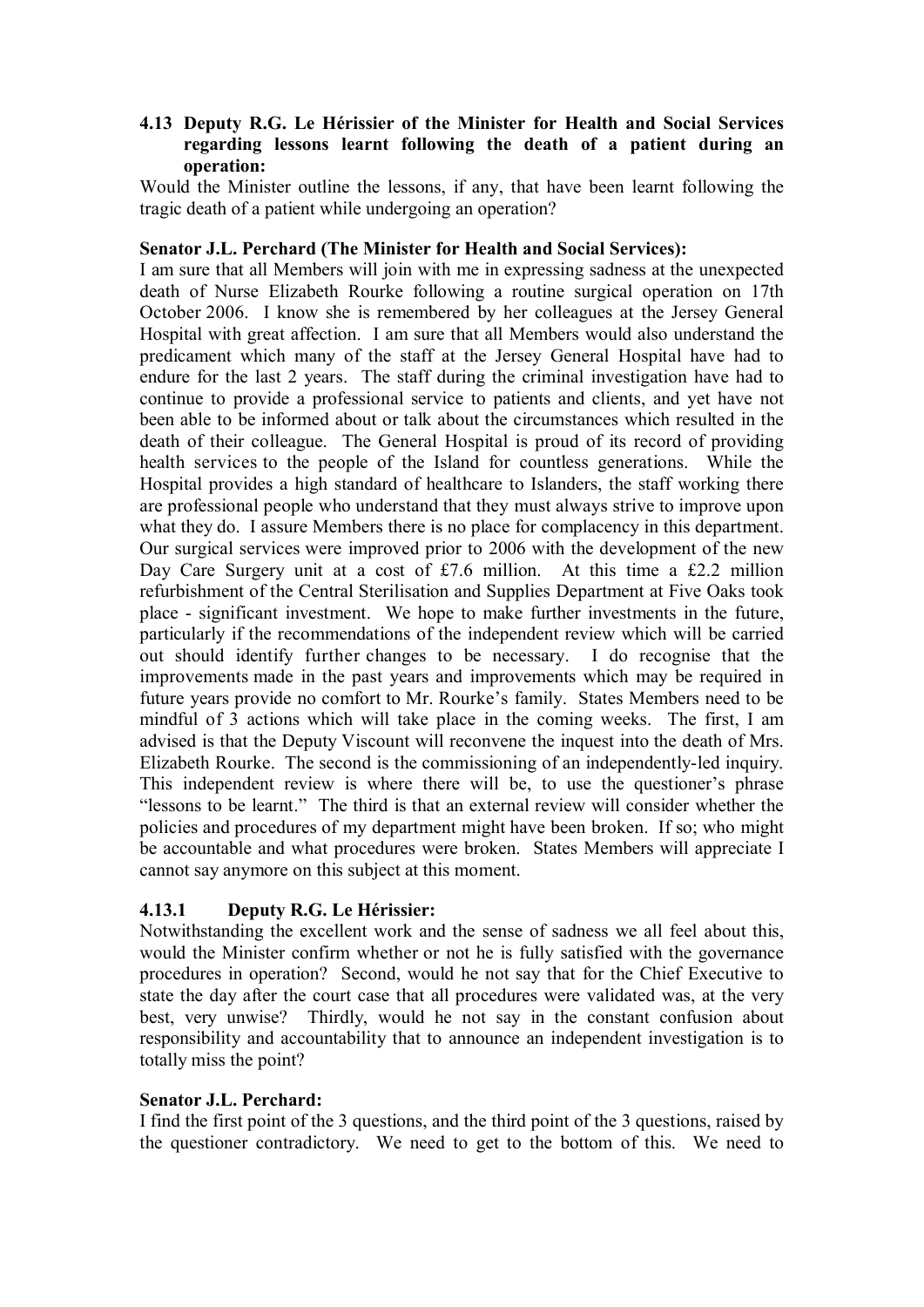understand what has happened, and the only way to do that is to handle this through an independent, transparent, rigorous inquiry, and that is what I intend to do.

# **4.13.2 Deputy R.G. Le Hérissier:**

Would the Minister confirm that he has abandoned the idea of an internal investigation because it will be people who themselves whose names, rightly or wrongly, have been besmirched will be conducting the inquiry?

# **Senator J.L. Perchard:**

I will, if the questioner permits, be making a statement in about half an hour on this very subject.

### **4.13.3 Senator S. Syvret:**

Could the Minister explain to the Assembly why were anxieties about the locum's abilities not passed on to all of her relevant colleagues? Also, why was the Medical Director appointed as the case manager when, in fact, he had been a key actor in the incident himself?

### **Senator J.L. Perchard:**

Unlike the Senator, I am unaware of the actual facts surrounding this matter. I intend to pursue the facts of this case through an independent, rigorous inquiry and that will be seen to be transparent, open and just and I will presume nothing until the results of that inquiry are made public.

# **4.13.4 Deputy P.V.F. Le Claire:**

Would the Minister, when he undertakes this independent inquiry, also undertake and provide to the Assembly full disclosure of what the findings are in these regards and also at some point in time explain to Members how contradictory answers are given to the media and then corrected when the media presents accurate information presented in court? How is it that the Chief Officers are saying one thing and then when confronted with evidence are then retracting those statements and saying something else? But more importantly ...

### **The Deputy Bailiff:**

That is your question then, Deputy.

### **Deputy P.V.F. Le Claire:**

One last second, Sir. More importantly, if the policies are going to be checked to see if they are broken can they also be checked to see if they are robust?

### **Senator J.L. Perchard:**

If the questioner is referring to an *Evening Post* report quoting different people saying different things, I will leave it at that.

### **Deputy P.V.F. Le Claire:**

He did not answer the second part of my question which was, are these findings to be made transparently available, fully disclosed to States Members? Also ...

### **The Deputy Bailiff:**

I think you asked whether they were robust.

### **Deputy P.V.F. Le Claire:**